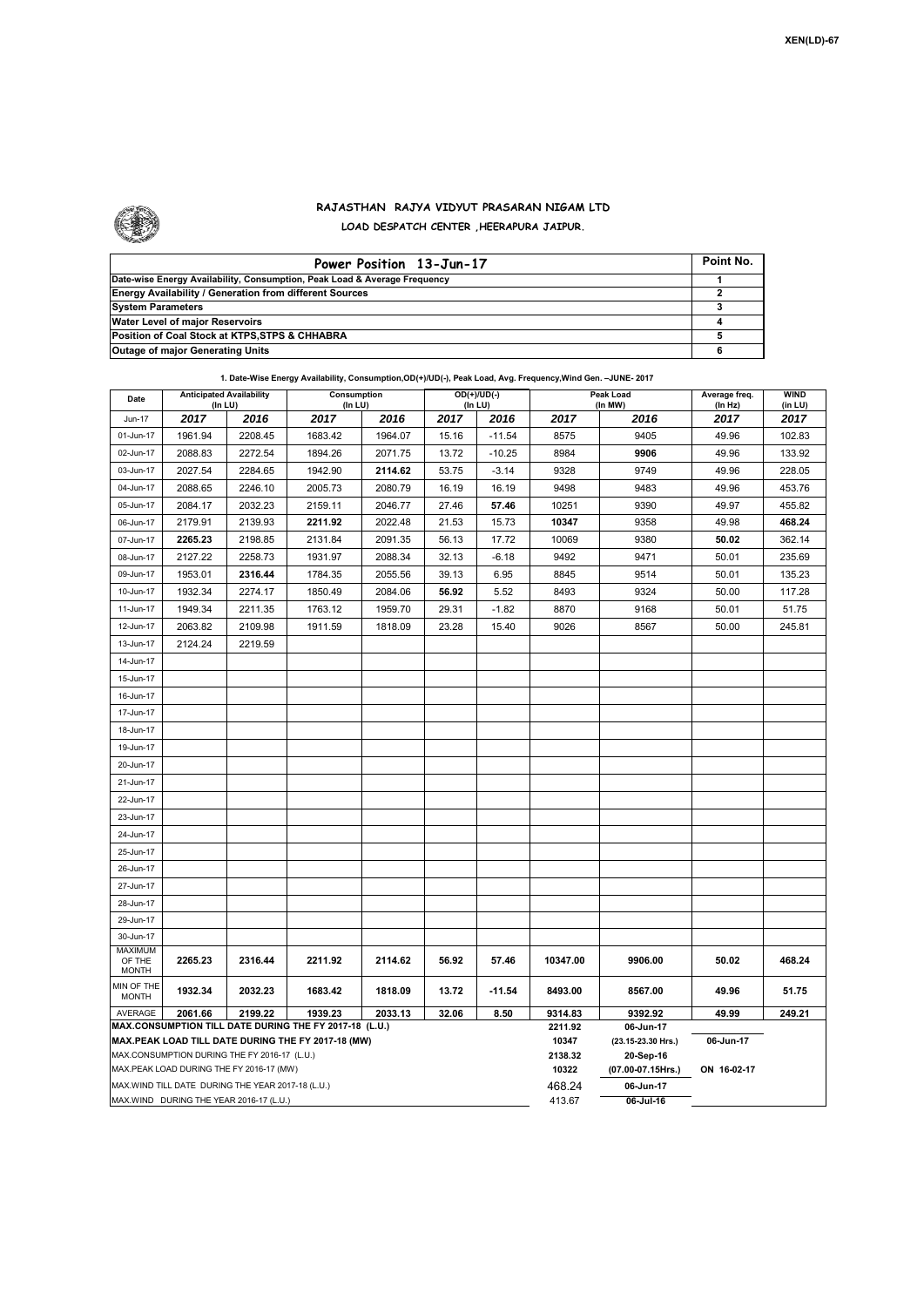|                | (In LU)                                                 |                    |                             |                    |
|----------------|---------------------------------------------------------|--------------------|-----------------------------|--------------------|
| S.No.          | Sources Available to Rajasthan / Installed              | Prior              | Prior                       | Actual             |
|                | Capacity as on 30.09.2016                               |                    | assessment of assessment of | Energy             |
|                | (In MW)                                                 | Avail. For next    | Avail.                      | <b>Received</b>    |
|                |                                                         | Day                |                             |                    |
|                |                                                         |                    | 12-Jun-17                   |                    |
| 1              | KTPS (1240/1240)                                        | 262.00             | 262.00                      | 227.36             |
| $\overline{2}$ | STPS (1500/1500)                                        | 55.00              | 110.00                      | 69.22              |
| 3              | DHOLPUR GAS CCPP (330/330)                              | 0.00               | 0.00                        | 0.00               |
| 4              | RAMGARH (273.5/273.5)                                   | 43.00              | 41.00                       | 41.56              |
| 5              | RAPP-A(200/200)                                         | 38.00              | 38.00                       | 40.24              |
| 6              | MAHI (140/140)                                          | 0.00               | 0.00                        | 0.00               |
| 7              | CHAMBAL (RPS+JS) (135.5/271)                            | 0.00               | 0.00                        | 0.34               |
| 8              | <b>GIRAL LIGNITE (250/250)</b>                          | 0.00               | 0.00                        | 0.00               |
| 9              | CHHABRA TPS 1000/1000)<br>ADANI (TPS) + KALISINDH (TPS) | 218.00             | 218.00                      | 189.30             |
| 10             | (1200+1200/1320+1200)                                   | 420.00             | 420.00                      | 333.17             |
| 11             | WIND FARM (3980.40/4119.15)                             | 250.00             | 70.00                       | 245.81             |
| 12             | SOLAR POWER(737.70/1295.70)                             | 0.00               | 0.00                        | 1.64               |
| 13             | CAPTIVE POWER PLANTS                                    | 0.00               | 0.00                        | 0.00               |
| 14             | REGIONAL (INTRA STATE) O.A. (VLTPS)                     | 0.00               | 0.00                        | 0.00               |
| 15             | OPEN ACCESS                                             | $-70.52$           | $-63.00$                    | $-63.00$           |
| 16             | BIOMASS - (101.95/119.25)                               | 5.00               | 6.00                        | 4.70               |
| 17             | BARSINGHSAR LTPS(250/250)                               | 54.00              | 54.00                       | 50.22              |
| 18             | RAJWEST (1080/1080)                                     | 172.00             | 201.00                      | 116.72             |
|                | <b>TOTAL (A): 1-18</b>                                  | 1446.48            | 1357.00                     | 1257.27            |
| 19             | <b>BBMB COMPLEX</b>                                     |                    |                             |                    |
|                | a) BHAKRA(230.79/1516.3)                                | 26.41              | 25.43                       | 26.45              |
|                | b) DEHAR (198/990)                                      | 21.92              | 24.17                       | 22.56              |
|                | c) PONG (231.66/396)                                    | 18.21              | 22.72                       | 20.64              |
|                | TOTAL: a TO c                                           | 66.54              | 72.33                       | 69.65              |
| 20             | <b>CENTRAL STATIONS</b>                                 |                    |                             |                    |
|                | d) SINGRAULI (300/2000)                                 | 58.34              | 80.09                       | 68.51              |
|                | e) RIHAND<br>(310.24/3000)                              | 101.02             | 101.02                      | 92.45              |
|                | f) UNCHAHAR-I(20/420)                                   | 0.28               | 2.15                        | 0.41               |
|                | g) UNCHAHAR-II& III(61/630)                             | 1.13               | 7.57                        | 1.92               |
|                | h) INDIRA GANDHI STPS(JHAJHAR) 0.00/1500)               | 0.00               | 0.00                        | 0.00               |
|                | i) NCTPS DADRI St-II (43.22/980) + DADRI-TH             | 0.54               | 3.63                        | 1.84               |
|                | j) DADRI GAS (77/830)                                   | 0.44               | 1.87                        | 1.44               |
|                | $k)$ ANTA<br>(83.07/419)                                | 0.00               | 0.00                        | 0.00               |
|                | I) AURAIYA<br>(61.03/663)                               | 0.00               | 0.00                        | 0.00               |
|                | m) NAPP<br>(44/440)                                     | 9.24               | 9.24                        | 9.24               |
|                | $n)$ RAPP-B<br>(125/440)                                | 30.58              | 30.58                       | 30.58              |
|                | o) RAPP-C<br>(88/440)                                   | 20.00              | 20.00                       | 20.00              |
|                | p) SALAL<br>(20.36/690)                                 | 4.69               | 3.02                        | 2.76               |
|                | q) URI<br>(70.37/720)                                   | 16.73              | 16.73                       | 16.73              |
|                | r) TANAKPUR (10.86/94)                                  | 1.04               | 0.87                        | 1.03               |
|                | s) CHAMERA - (105.84/540)                               | 17.64              | 19.60                       | 19.60              |
|                | t) CHAMERA-II (29.01/300)                               | 6.98               | 6.98                        | 6.98               |
|                | u) CHAMERA-III (25.21/231)                              | 6.02               | 6.07                        | 5.58               |
|                | v) DHAULIGANGA (27/280)                                 | 3.76               | 3.65                        | 3.26               |
|                | w) DULHASTI (42.42/390)                                 | 10.08              | 10.08                       | 10.08              |
|                | x) SEWA (13/120)                                        | 1.35               | 1.63                        | 1.63               |
|                | y) NJPC (112.00/1500) + RAMPUR(31.808/412.02)           | 27.22              | 31.74                       | 27.74              |
|                | z) TEHRI (75/1000)                                      | 3.75               | 3.75                        | 3.61               |
|                | aa) KOTESHWR (33.44/400) + PARBATI3 (56.73/520)         | 15.85              | 12.34                       | 14.78              |
|                | ab) TALA                                                | 0.88               | 0.81                        | 0.81               |
|                | ac) MUNDRA UMPP (380/4000)                              | 52.32              | 52.32                       | 50.61              |
|                | ad) SASAN (372/3960)                                    | 76.12              | 72.55                       | 59.26              |
|                | ae) FRKKA+KHLGN+TLCHR (70.18/3940)                      | 21.01              | 21.53                       | 4.23               |
|                | af) URS POWER(DADRI TH-I)                               | 0.00               | 0.00                        | 0.00               |
|                | TOTAL SCHEDULE(a TO af)                                 | 553.56             | 592.12                      | 524.72             |
|                | LOSSES                                                  | $-21.96$           | $-19.60$                    | $-20.84$           |
|                | NET SCHEDULED                                           | 531.60             | 572.52                      | 503.88             |
| 21             | BILATERAL (REG.) EXCL. BANKING                          | 14.24              | 20.50                       | 13.35              |
| 22             | <b>BANKING</b>                                          | $-36.10$           | $-36.10$                    | $-36.10$           |
| 23             | BILATERAL(INTER-REG.). EXCLUDING (ISOA &                | 114.49             | 108.87                      | 114.49             |
| 24             | BANKING)<br>INTER STATE OPEN ACCESS (BILATERAL+IEX)     | 70.52              | 63.00                       | 63.00              |
|                |                                                         |                    |                             |                    |
| 25             | INDIAN ENERGY EXCHANGE                                  | $-16.99$           | $-27.59$                    | $-27.59$           |
|                | <b>TOTAL(B): (19 TO 25)</b>                             | 677.76             | 706.82                      | 631.03             |
|                | TOTAL GENERATION (A +B) : 1 TO 25                       |                    |                             | 1888.30            |
|                | OVER DRAWAL (+)/UNDER DRAWAL (-)                        |                    |                             | 23.28              |
|                | <b>GRAND TOTAL</b><br><b>LAST YEAR</b>                  | 2124.24<br>2219.59 | 2063.82<br>2109.98          | 1911.58<br>1818.09 |
|                |                                                         |                    |                             |                    |

## **2.Anticipated Availability/Generation From Different Sources**